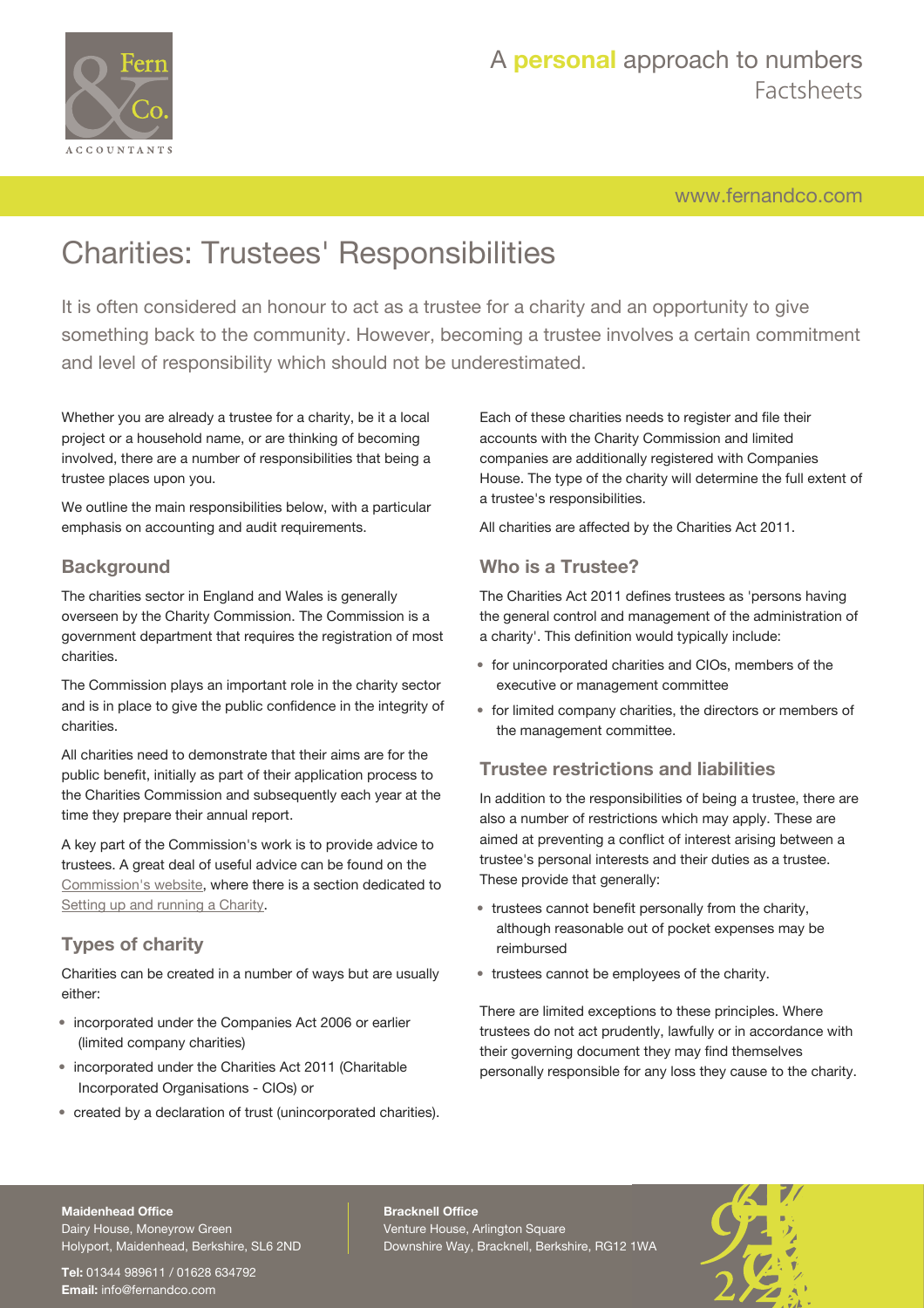

## A **personal** approach to numbers Factsheets

## [www.fernandco.com](http://www.fernandco.com)

## **Trustees' responsibilities**

The CC guidance [CC3a, 'Charity Trustee: What's](https://www.gov.uk/guidance/charity-trustee-whats-involved#how-to-become-a-trustee) [involved'](https://www.gov.uk/guidance/charity-trustee-whats-involved#how-to-become-a-trustee) explains what it means to be a trustee and how to become one. Trustees have full responsibility for the charity and are required to:

- follow the law and the rules in the charity's governing document
- act responsibly and only in the interests of the charity
- use reasonable care and skill and
- make well-informed decisions, taking advice when they need to.

The Charity Commission publication [CC3, 'The essential](https://www.gov.uk/government/publications/the-essential-trustee-what-you-need-to-know-cc3) [trustee: what you need to know'](https://www.gov.uk/government/publications/the-essential-trustee-what-you-need-to-know-cc3) provides more detailed guidance for both new and existing trustees. The guidance sets out trustees' duties and responsibilities under six headings:

- ensure your charity is carrying out its purposes for the public benefit
- comply with your charity's governing document and the law
- act in your charity's best interests
- ensure your charity is accountable
- manage your charity's resources responsibly
- act with reasonable care and skill.

Before you act as a charity trustee you must ensure that you are eligible. There have been recent rule changes regarding trustee disqualification which you need to be aware of.

Trustees are under a legal duty to make sure that their charity's funds are only applied in the furtherance of its charitable objects. They need to be able to demonstrate that this is the case, so they should keep records which are capable of doing this.

#### **Fundraising**

The Fundraising Regulator was established to strengthen the system of charity regulation and restore public trust in fundraising. Trustees should be aware of the requirements of the [Code of Fundraising Practice](https://www.fundraisingregulator.org.uk/code-of-fundraising-practice/code-of-fundraising-practice/), which are many and various.

**Accounting requirements**

There are particular requirements for most charities to:

- keep full and accurate accounting records (and funds requirements are of particular importance here)
- prepare charity accounts and an annual report
- to ensure an audit or independent examination is carried out
- to submit an annual return, annual report and accounts to the Charity Commission (and, for limited company charities, to Companies House).

The extent to which these requirements have to be met generally depends upon the type of charity and how much income is generated.

#### **Funds requirements**

An important aspect of accounting for charities is the understanding of the different 'funds' that a charity can have. The effective management and control of fundraising is an important trustee responsibility.

Essentially funds represent the income of the charity and there may be restrictions on how certain types of funds raised can be used. For example, a donation may be received only on the understanding that it is to be used for a specified purpose.

It is then the trustees' responsibility to ensure that such 'restricted' funds are used only as intended.

### **Maidenhead Office**

Dairy House, Moneyrow Green Holyport, Maidenhead, Berkshire, SL6 2ND

**Tel:** 01344 989611 / 01628 634792 **Email:** [info@fernandco.com](mailto:info@fernandco.com)

**Bracknell Office** Venture House, Arlington Square Downshire Way, Bracknell, Berkshire, RG12 1WA